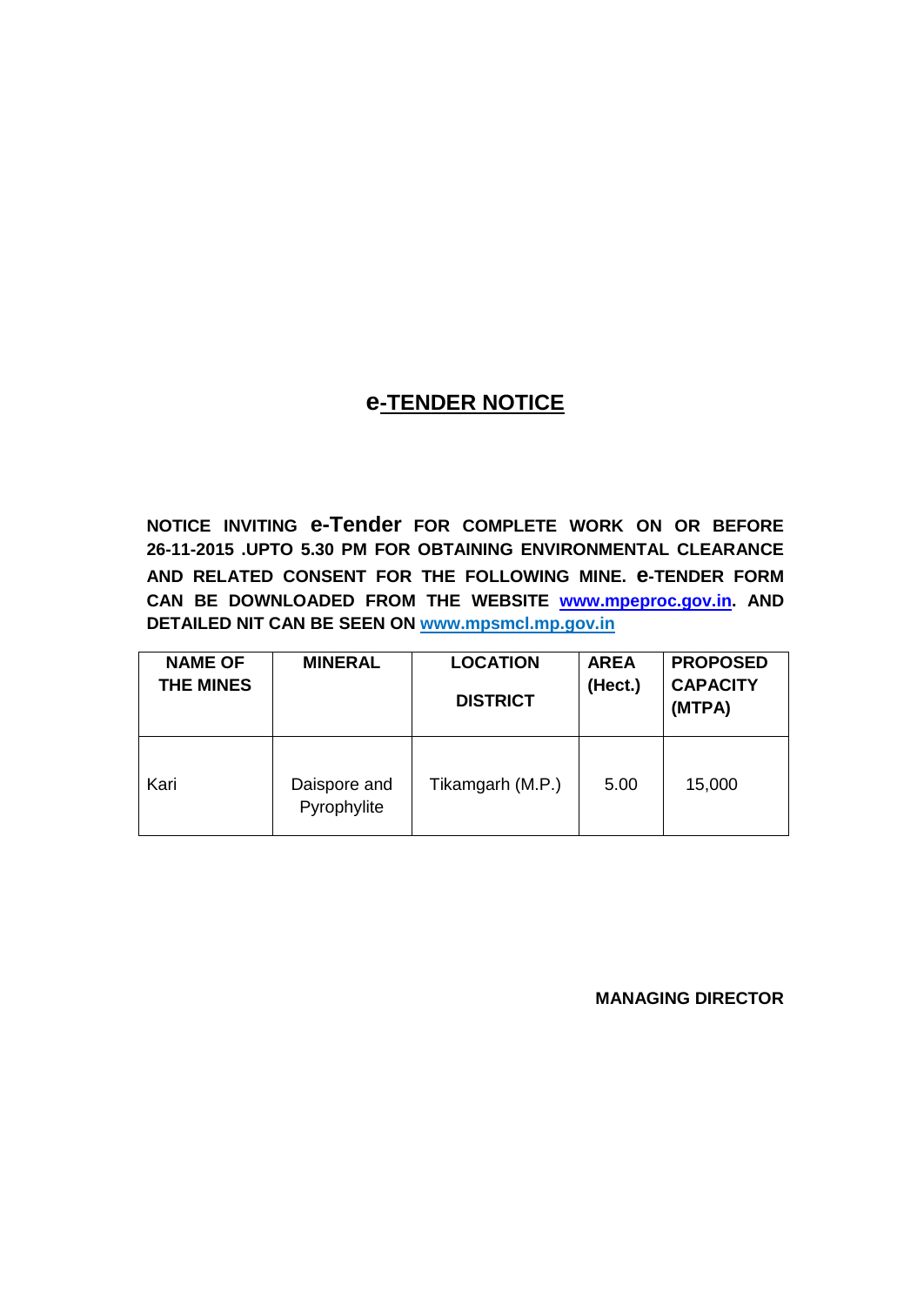**NOTICE INVITING e-TENDER FOR COMPLETE WORK ON OR BEFORE 26-11-2015 UPTO 5.30 AM FOR OBTAINING ENVIRONMENTAL CLEARANCE AND RELATED CONSENT FOR THE FOLLOWING MINE. e-TENDER FORM CAN BE DOWNLOADED FROM THE WEBSITE [www.mpeproc.gov.in.](http://www.mpsmcl.com/) AND DETAILED NIT CAN BE SEEN ON www.mpsmcl.mp.gov.in** 

e-Tender is invited from competent Individual/Firm/Company duly registered under the laws of India as an environmental consultant for preparation of rapid EIA/EMP and obtaining environmental clearance from competent authorities as well as consent for air and water from M.P Pollution Control Board for the following existing Kari Daispore and Pyrophylite Distt. Tikamgarh mine of The M.P. State Mining Corporation Ltd. (MPSMC)

| <b>NAME OF</b><br><b>THE MINES</b> | <b>MINERAL</b>              | <b>LOCATION</b><br><b>DISTRICT</b> | <b>AREA</b><br>(Hect.) | <b>PROPOSED</b><br><b>CAPACITY</b><br>(MTPA) |
|------------------------------------|-----------------------------|------------------------------------|------------------------|----------------------------------------------|
| Kari                               | Daispore and<br>Pyrophylite | Tikamgarh(M.P.)                    | 5.00                   | 15,000                                       |

The e-Tender is divided into two parts namely, **Envelop 'A'** and **Envelop 'C'** .The desirous Parties/ tenderers are required to submit both parts of the e-Tender after dully filling them by **5.30 PM** on or before **26-11--2015 Envelop 'A'** (Technical Bid) of e-Tender shall be opened on the date **27-11-2015, 11.30 AM** at the Corporations head office, Bhopal. The date for the opening the **Envelop 'C'** (Price Bid) of the e-Tender shall be informed to the tenderers on the same date, through e-mail & SMS by automatic generation through e-procurement portal. e-tenderer shall be submitted through digitally signed by the Parties/Tenderers which is mandatory. The Tenderers are required to purchase tender form by payment Rs. **5000/**- (Rupees. Five Thousand only) + portal charge through MP e procurement via e-payment only. The e-Tenderers are also required to submit Rs. **50,000** (Rs. Fifty Thousand Only) as earnest money deposit at the time of submission of the e-Tender through e-payment only. The cost of the e-Tender form is non refundable. The Managing Director reserves the right to reject any or all incomplete and/or incorrectly filled e-Tender forms. The Managing director also reserves the right to reject any or all the e-Tenders received without assigning any reasons.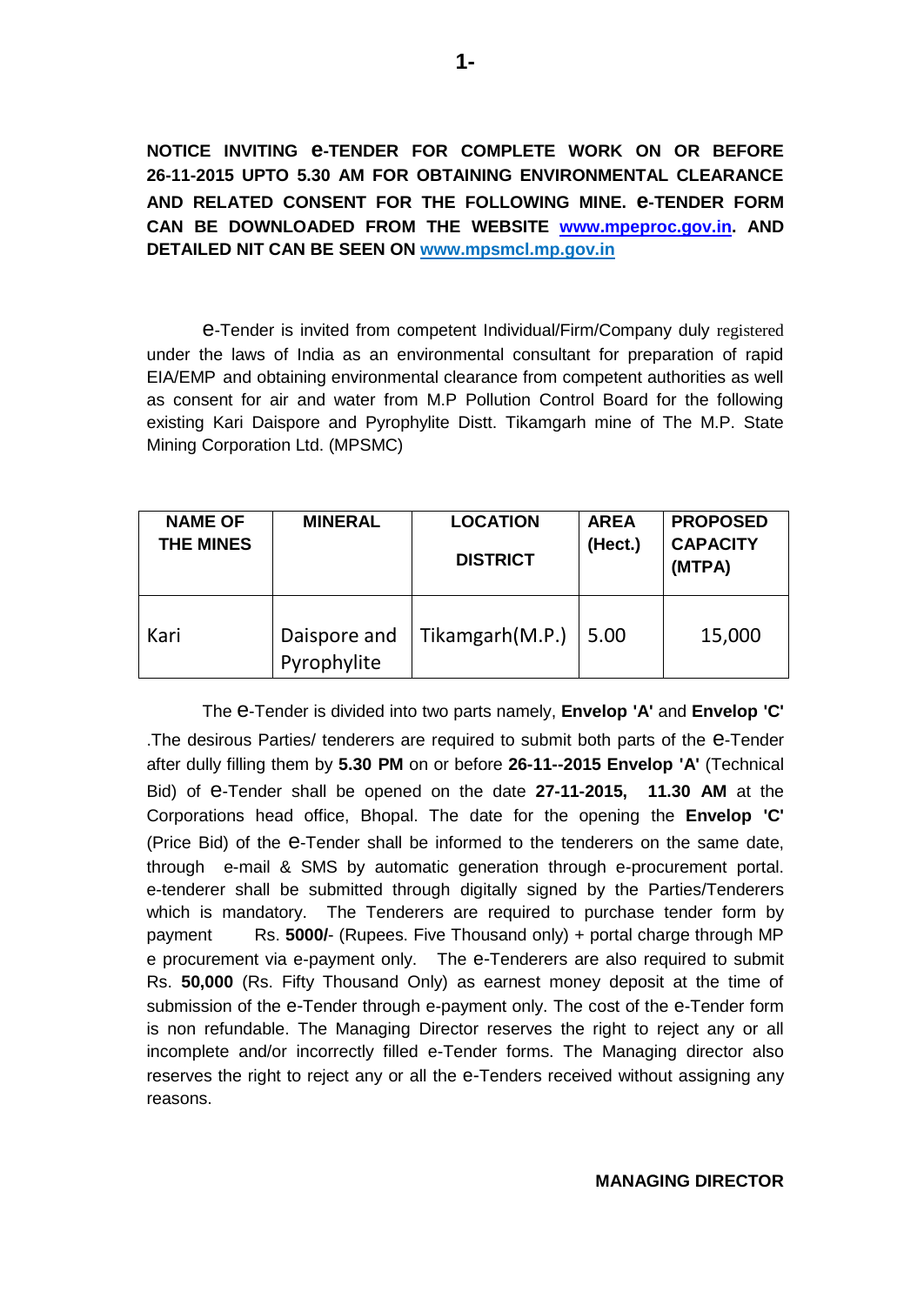## **THE MADHYA PRADESH STATE MINING CORPORATION LIMITED.**

# **NOTICE INVITING e-TENDER FOR COMPLETE WORK FOR OBTAINING ENVIRONMENTAL CLEARANCE AND RELATED CONSENT.**

e-Tender is invited from competent Individual/Firm/Company duly registered under the laws of India as an environmental consultant for preparation of rapid EIA/EMP and obtaining environmental clearance from competent authorities along with consent for air and water from M.P Pollution Control Board for the following existing Kari Daispore and Pyrophylite Distt. Tikamgarh mine of The M.P. State Mining Corporation Ltd. (MPSMCL).

| <b>NAME OF</b><br><b>THE MINES</b> | <b>MINERAL</b>               | <b>LOCATION</b><br><b>DISTRICT</b> | <b>AREA</b><br>(Hect.) | <b>PROPOSED</b><br><b>CAPACITY</b><br>(MTPA) |
|------------------------------------|------------------------------|------------------------------------|------------------------|----------------------------------------------|
| Kari                               | Diaspore and<br>Pyrophyllite | Tikamgarh(M.P.)                    | 5.00                   | 15,000                                       |

### **SCOPE OF WORK**

Carryout necessary study and collection of data etc. for the purpose of the work for above mentioned capacity. Preparation and submission of Form-1 for EIA along with feasibility report, preparation of presentation & technical presentation before SEIAA/SEAC for obtaining TOR from Expert Appraisal Committee, preparation of EIA/EMP report, preparation of executive summary in Hindi & English for public hearing as required with technical assistance in public hearing, presentation before Expert Appraisal Committee, reply to queries and arranging to get NOC for Environmental clearance form concerned departments, if so required. After environmental clearance, submission of application Air and Water consent to M.P Pollution Control Board, submission of reply and making presentation before M.P Pollution Control Board for obtaining consent for Air & Water. Tenderer shall necessarily give consolidated offer for all the above works for the mine. The scope of work shall be exhaustive and shall include liaisoning with the concerned department/board etc. & no conditional e-Tender shall be entertained. Three authenticated hard copies of all the documents/reports submitted to and received from the concerned departments as well as in pan drive and in CD also will have to be submitted to the Corporation's Head Office immediately. All the required documents and information"s related to the work is to be procured by the Consultant i.e. complete work. The Corporation will assist in procurement of required information and documents.

If "Expert Appraisal Committee" of MoEF suggests additional studies and which are already underway/being done for associated part of the project then the data of the same should be incorporated, if it is within accepted norms of MoEF.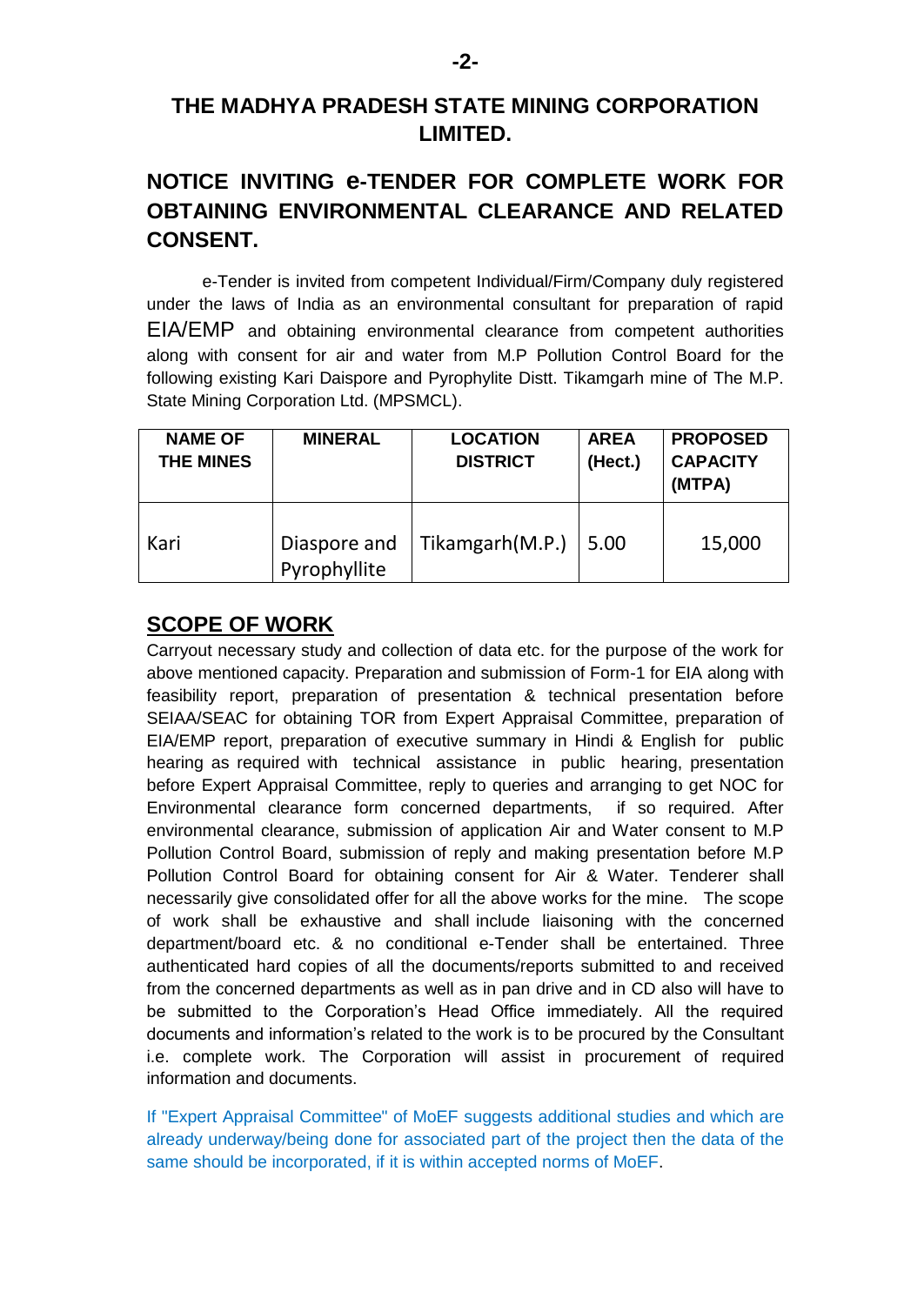# **TECHNICAL QUALIFICATION/SPECIFICATION**

# 1. **CONSTITUTION**

Tenderer can be an Individual/firm/Company duly registered under the laws of India as an environmental consultant.

## 2. **TURNOVER**

Tenderer must have a turnover of more than Rs. 30 lakh in each of the last three financial years.

## 3. **EXPERIENCE**

Consultant Agency should have obtained at least 5 Environmental Clearances for major mineral mines with an area more than 5 hectares each from appropriate Government Agencies.

## 4. **LABORATORY**

Agency should have their own laboratory or must be tied up with a reputed laboratory having accreditation from NABET/QCI/ MoEF & CC to do such type of work.

# 5. **REGISTRATION**

- (a) The consultant must have registered under scheme of accreditation, NABET, QCI with GOI, MoEFCC, or having permission from MoEFCC to carry out consultancy work for Environmental Clearance.
- (b) An agreement between MPSMC & the Consultant shall be executed within 15 days from the date of issuance of work order. The Time schedule for the work shall began from the issuance of work order.

# 6. **FINANCIAL TERMS & CONDITIONS**

The payment to the successful tenderer shall be made in the following manner:-

| S.No.          | <b>Particulars</b>                            | Amount/Percentage of<br>payment of total amount |
|----------------|-----------------------------------------------|-------------------------------------------------|
|                | No payment shall be made in advance.          |                                                 |
| $\overline{2}$ | Payment on receipt of TOR                     | <b>20%</b>                                      |
| 3              | Submission of draft EIA report                | <b>20%</b>                                      |
| 4              | Receiving date for presentation of EIA report | <b>20%</b>                                      |
| 5              | <b>Obtaining Environmental Clearance</b>      | <b>20%</b>                                      |
| 6              | Obtaining consents from M P Pollution Control | <b>20%</b>                                      |
|                | Board.                                        |                                                 |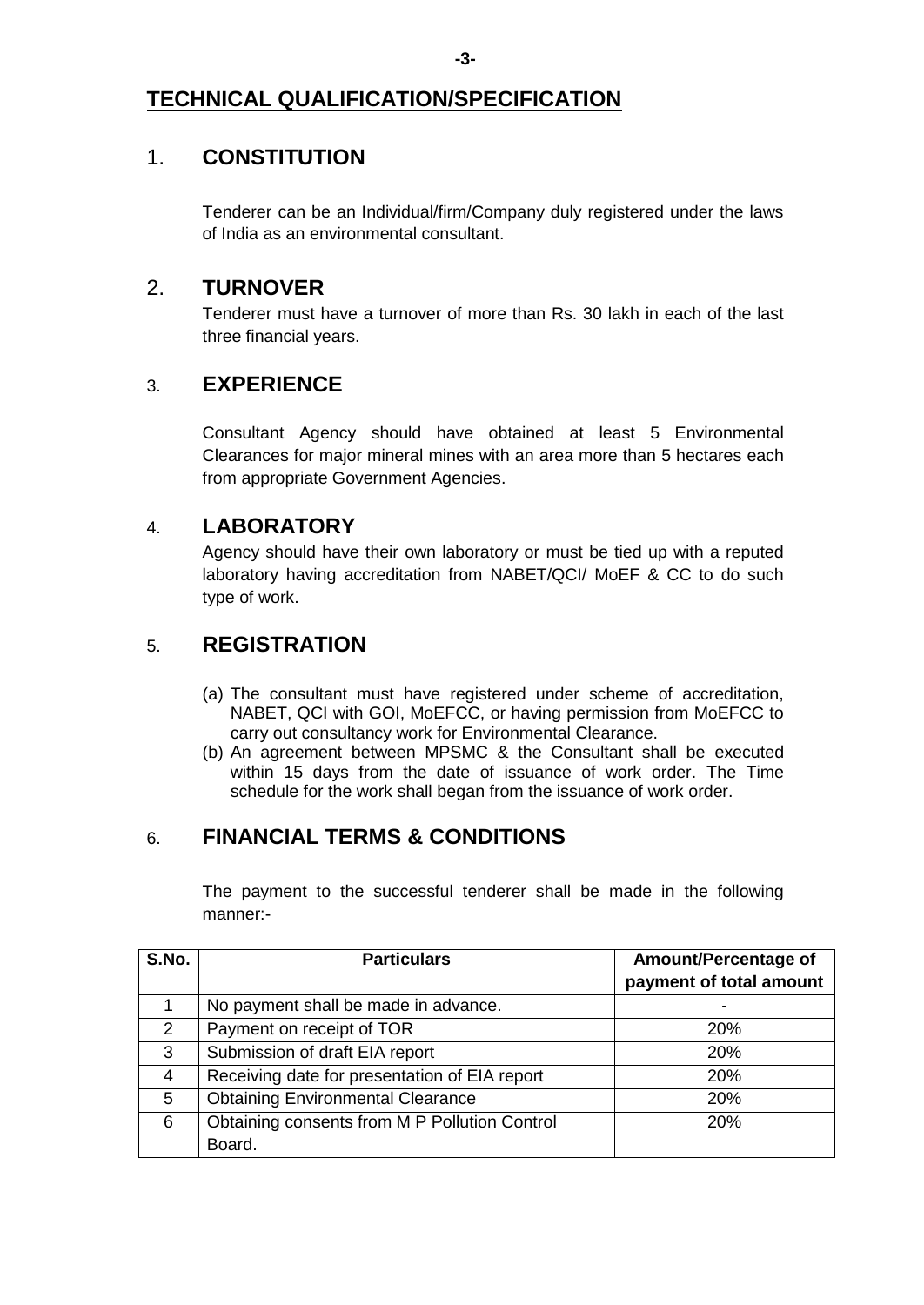The tenderer shall be required to deposit Rs. 50,000 (Fifty Thousand) as earnest money through e-procurement portal. In case of acceptance of e-Tender the earnest money shall be converted into Security Deposit, Any tender submitted without deposit of earnest money will be rejected. No interest shall be payable on the security deposit. All the statutory taxes applicable for the work shall be paid at the actual prevailing rate by MPSMCL.

# 7. **TIME SCHEDULE**

Time schedule for the work shall be as under:-

- 1. Obtaining Environmental Clearance in 10 months.
- 2. Obtaining consent for Air and Water 2 months.
- 3. "Time is the essence of the contract. The Consultant must comply with the timelines stipulated in the aforesaid clauses and must endeavor to complete the work in a quick, efficient and time bound manner"
- Note:- However Consultant shall try to complete the above work as early as possible.

# 8. **PENALTY CLAUSE**

In addition to and without prejudice to any other rights of MPSMCL, upon the Consultant failing to complete the work within a period of 12 months from the date of issue of work order, the Consultant shall be liable to pay penalty @ 2% (two percent) of the total value of the contract for each month of delay.

It is clarified that a period of 20 days shall be considered as a full month for the calculation of penalty.

The Managing Director of MPSMC shall be competent to extend the time limit of the project depending upon the progress of the work done by the consultant. The decision regarding extension of time and determining whether the delay in completing the work is attributable to the Consultant shall be taken by the Managing Director of MPSMC and the same shall be final and binding on the consultant.

# 9. **SUBMISSION OF OFFER**

Interested parties may submit their unconditional and detailed e-Tender as per the terms and conditions in envelopes, **Envelope - A** super scribed as "Technical Bid" containing all the required documents, Annexure - I and declaration in Annexure - II and **Envelop – C** super scribed as **'Price Bid'** mentioning the fee to be taken for the work as per Annexure - III.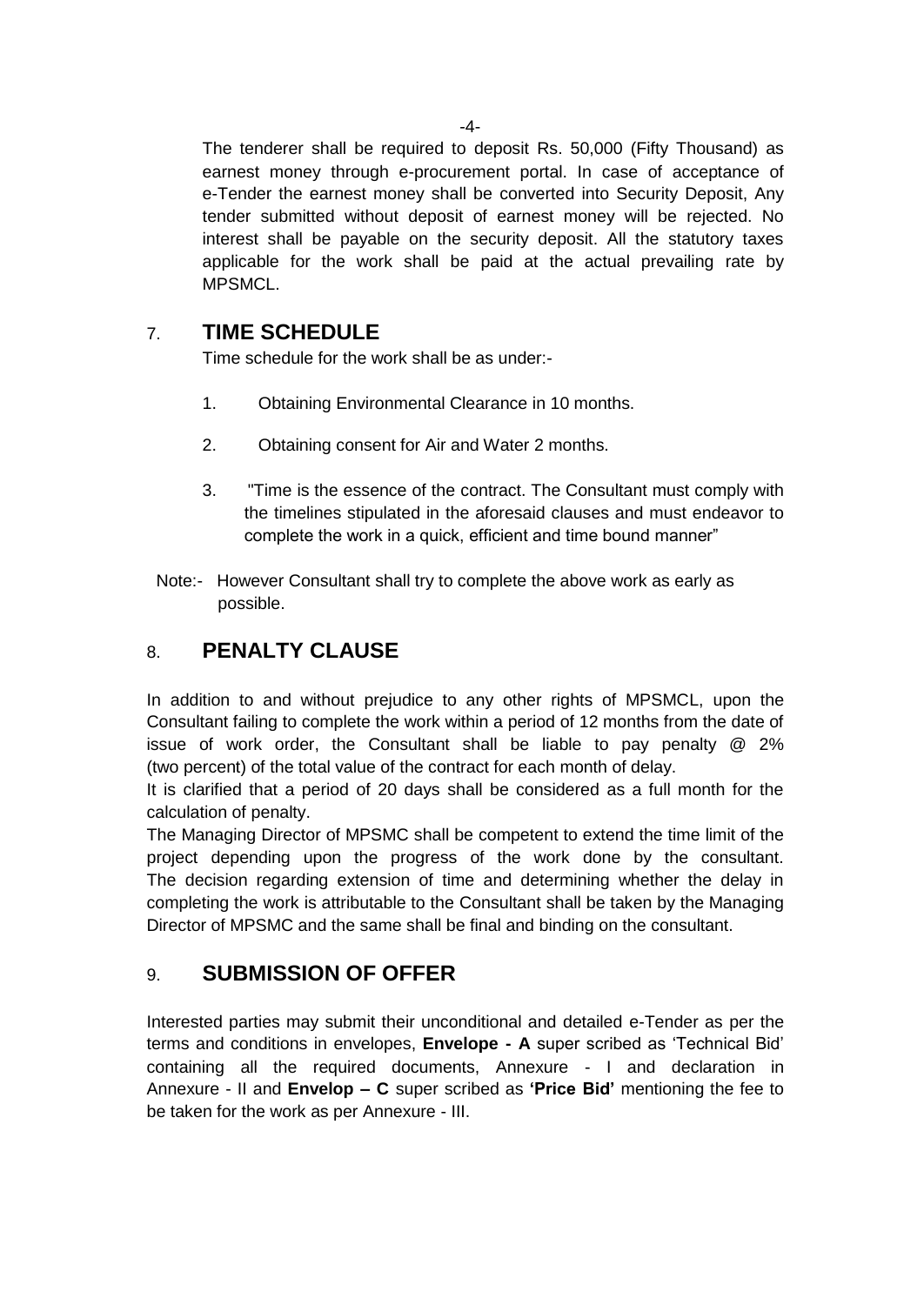## **IMPORTANT DATE FOR E-TENDER**

- **1.1** Tender document shall be processing by On-lineTender process through web portal www.mpeproc.gov.in.
- **1.2** Date of purchase of online tender form **10/11/2015** from time **11.00 A.M**. onwards.
- **1.3** Last date for purchasing online tenders from till **24/11/2015** time **5.30 P.M.**
- **1.4** Submission end date of online e-Tenders is **26/11/2015** up to **5.30.PM**
- **1.5** Opening of Technical Bid (Envelope 'A') opening date **27-11-2015** time **11.30 AM**.
- **1.6** On line Tenders (Price Bid) (Envelope 'C') opening **28-11-2015** at **3.30 PM**.

For details information prospect Bidders can visit our website www.mpeproc.gov.in or can directly call to us on our Toll Free Number. 18002588684 (Toll Free).

**Last Date**: The tenderer can submit their e-Tender Envelop -A and Envelop-C on or before 26-11-2015 up to 05.30 P.M. through e- tendering on e procurement Portal www. mpeproc.gov.in

Envelop-'A' of the e-Tender shall be opened on dated 27-11-2015 at 11.30 A.M Envelop-'C' I (price bid) of the e-Tender, those who have qualified in technical bid shall only be opened on 28-11-2015 at 3.30 P.M. as mentioned in point no.1.6.

Managing Director reserves the right to accept or reject any or all e-Tenders without assigning any reason.

 **MANAGING DIRECTOR**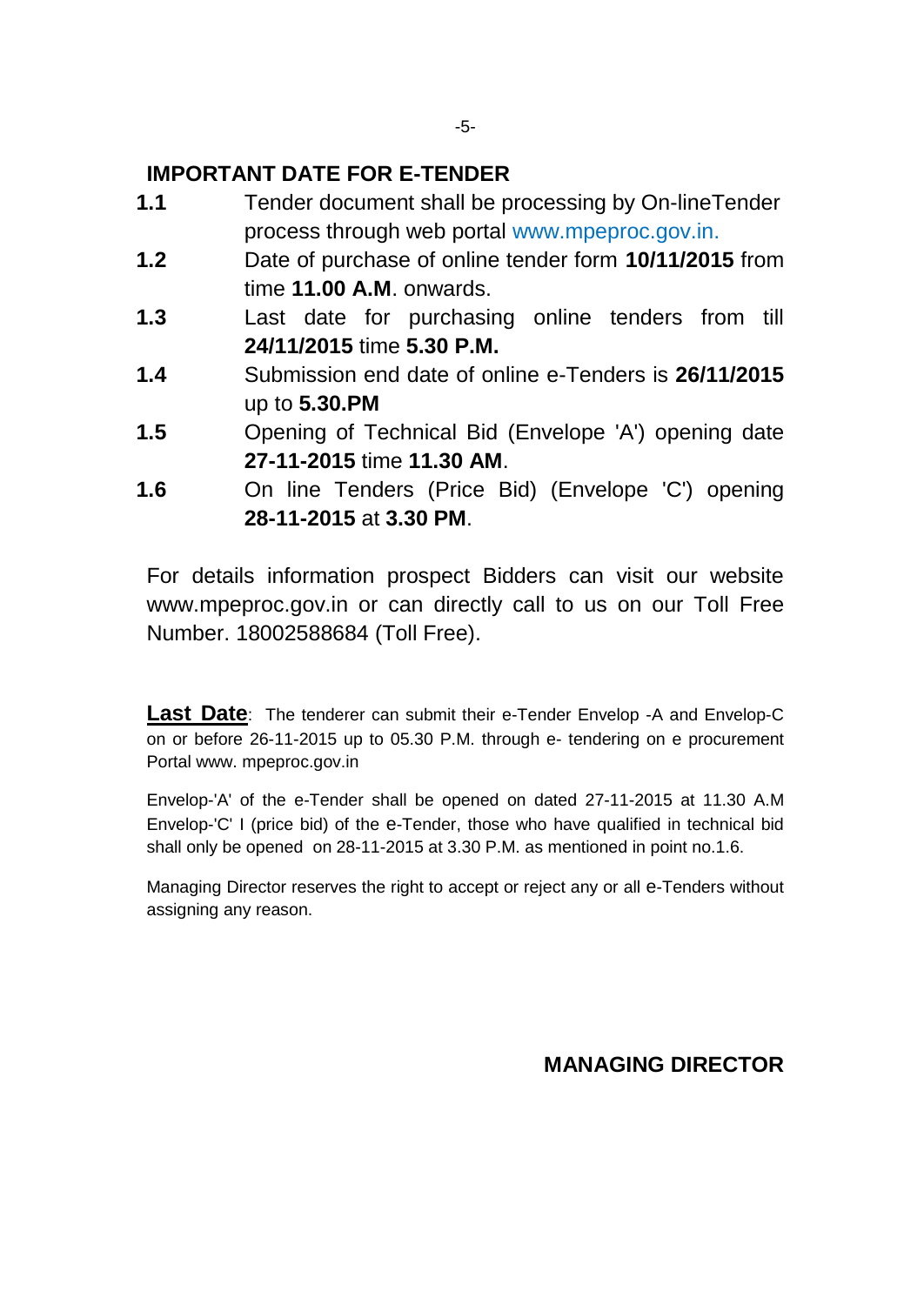#### **-6-**

# **CHECK LIST (For Envelop-'A')**

| S.No. | <b>PARTICULARS</b>                                                                                                                                  | <b>ANNEXURE</b><br>No. |
|-------|-----------------------------------------------------------------------------------------------------------------------------------------------------|------------------------|
| 1.    | e-Tenderer Status - Declaration for Individual/Firm/Company duly<br>registered under the laws of India as an environmental consultant               |                        |
| 2.    | Turnover - Audited Balance Sheets of the year 2012-13, 2013-14 and<br>2014-15                                                                       |                        |
| 3.    | Letter of registration as Environment Consultant under scheme of<br>accreditation, NABET, QCI with GOI, MOEF to carry out consultancy for<br>mines. |                        |
| 4.    | Letter of project proponent for award of Environment Clearance work for<br>major mineral mine of more than 5 Hact. (5 Nos.).                        |                        |
| 5.    | Copies of Environment Clearance of above mentioned mines (5 Nos.).                                                                                  |                        |
| 6.    | Certificate by above mentioned project proponent regarding work done<br>within time and to their satisfaction.                                      |                        |
| 7.    | Declaration in Annexure - II                                                                                                                        |                        |
| 8.    | Rs. 5000/- only towards cost of e-Tender form<br>(Non - refundable) + mpeprocurment portal charge (through e.payment)                               |                        |
| 9.    | Rs. 50,000/- only towards Earnest Money through e-paymant on<br>www.mpeproc.gov.in                                                                  |                        |
| 10.   | PAN NO./ Tin No./ Service Tax Registration No. whichever is applicable                                                                              |                        |

**Note:** Please indicate Enclosure Nos.

Note: In case of any dispute arising in figure, the figure in "words" shall be accepted.

- **1. SIGNATURE OF TENDER**
- **2. NAME OF TENDERER**
- **3. DESIGNATION WITH SEAL**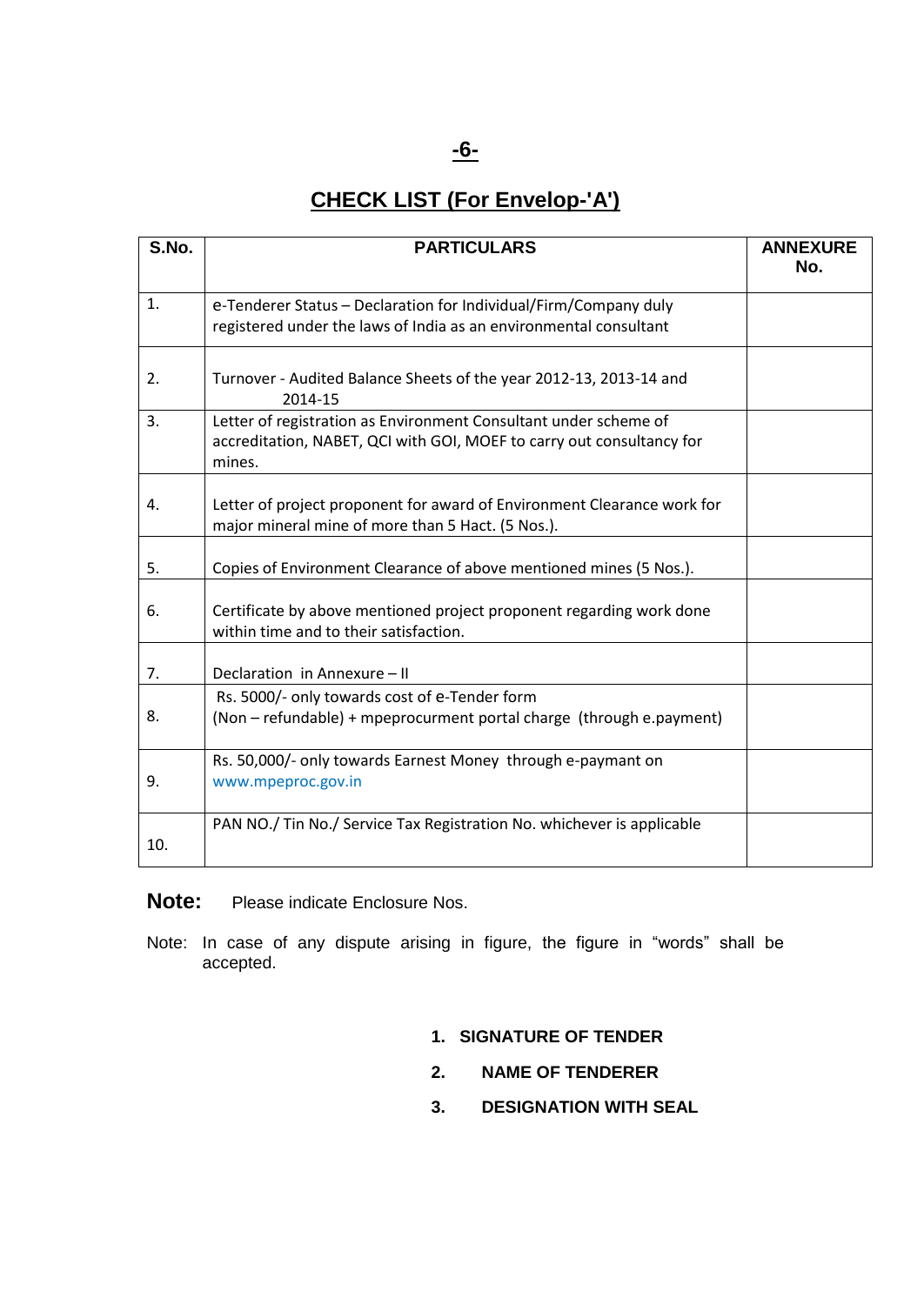# **(ENVELOPE - 'A')**

## **(Technical Bid)**

**-7-**

### **ANNEXURE-I**

## **PARTICULARS OF THE TENDERER**

### **LIST OF DOCUMENTS TO BE SUBMITTED**

Self attested copies carrying seal of the tenderer, of the following documents will have to be submitted along with Part -1 of the e-Tender.

- 1(a) Name of the tenderer:
- (b) **Constitution**
	- (i) For Individual Declaration
	- (ii) For Company Certificate of incorporation

| (iii) | For partnership firm - Partnership Deed |
|-------|-----------------------------------------|

(Put Tick mark on appropriate Column)

2**. TURNOVER** - Duly audited Balance Sheet for the last three years i.e. F.Y.,

| S.No. | Year    | Turnover (in Lakh) |
|-------|---------|--------------------|
|       | 2012-13 |                    |
|       |         |                    |
| 2.    | 2013-14 |                    |
|       |         |                    |
| 3.    | 2014-15 |                    |
|       |         |                    |

#### 3. **TECHNICAL QUALIFICATION:**

- (a) For the purpose of Environmental Clearance:- Letter of such clearance from GOI, MOEF or State Authority along with letter of the project head allotting such work to the consultant with completion certificate.
- (b) Letter of accreditation of laboratory, in case of consultants who have tied up with such laboratory, a copy of Agreement/MOU executed for the purpose along with letter of accreditation of that laboratory.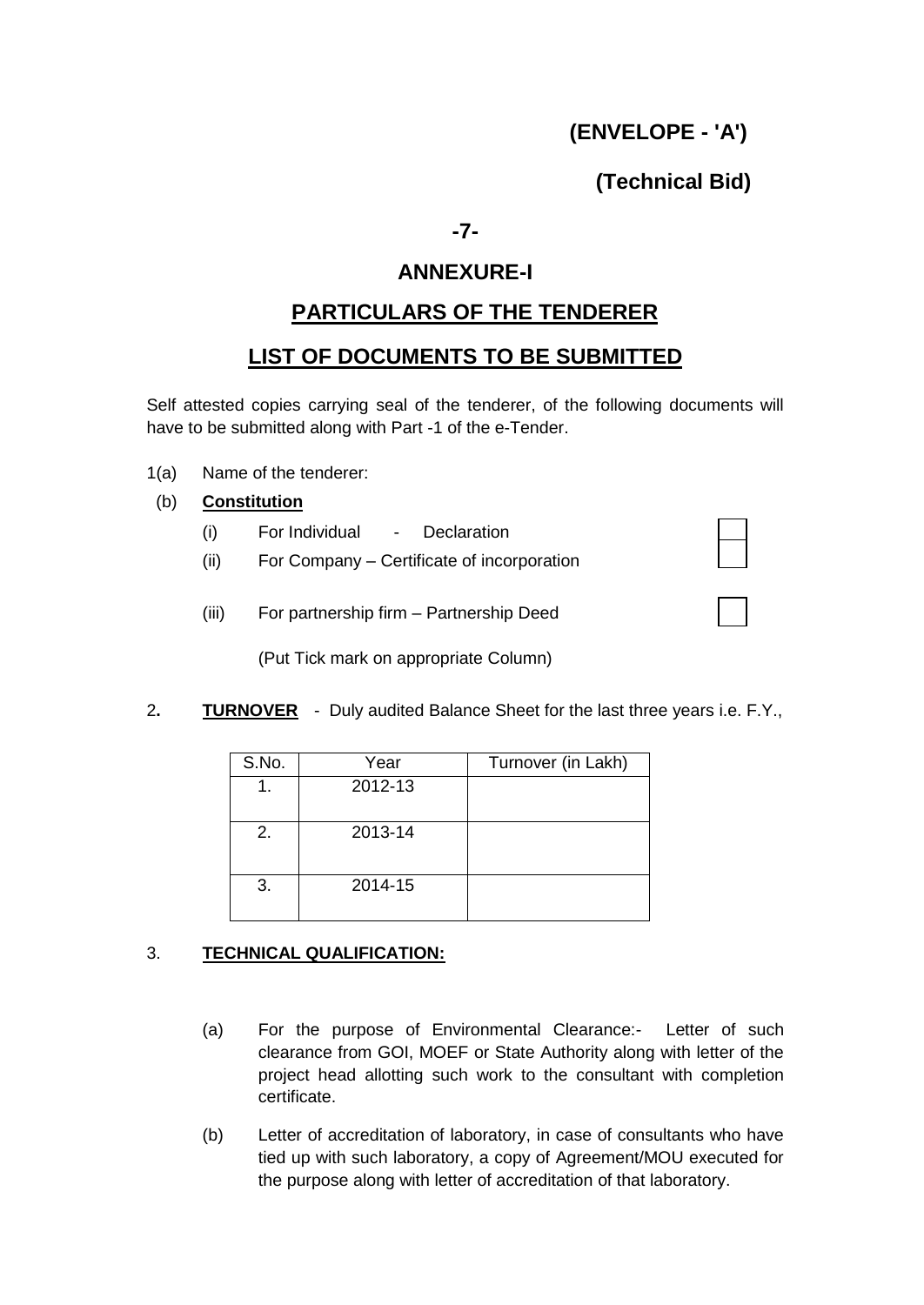- 4. Letter of registration under scheme of accreditation, NABET, QCI with GOI, MOEF, (Now MoEF&CC) or permission letter from MOEF to carry out consultancy work.
- 5. Duly signed declaration in the appended format.

6. PAN No. / TIN No./ Service Tax Registration No. (Whichever is applicable as the case may be)

- 7. Rs. 5000/- only towards cost of the e-Tender Form (Non refundable).have been submitted through e-procurement portal.--------Yes/No.( Tick any one).
- 8. Earnest Money Deposit will be Rs. 50,000/- (Rupees Fifty Thousand Only) through e- procurement portal which includes EMD + Service Tax + Portal charge .------------- Yes/No.( Tick any one).
- 9. In case of any dispute, in any legal matter which is referred to the Civil Court, both the parties agree that the Jurisdiction will be at Bhopal (Madhya Pradesh).
- Note: In case of any dispute arising in figure, the figure in "words" shall be accepted.
	- **1. SIGNATURE OF TENDER**
	- **2. NAME OF TENDERER**
	- **3. DESIGNATION WITH SEAL**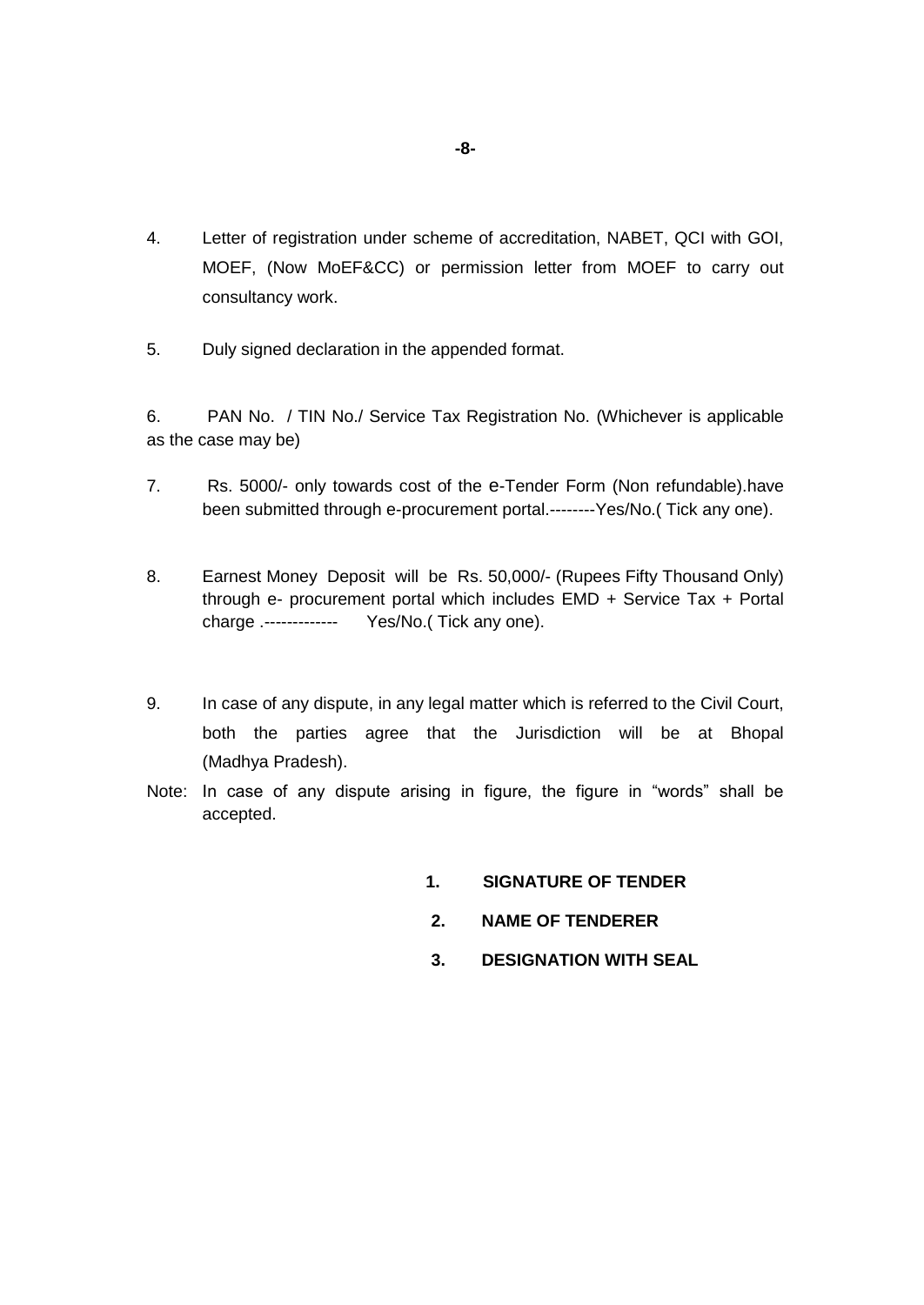## **(ENVELOPE -'A') (Technical Bid)**

**-9-**

#### **ANNEXURE - II**

### **DECLARATION**

I/ we hereby declare that I/we have visited the site of Kari Daispore and Pyrophylite 5.00 hectare Mine District Tikamgarh of The M.P. State Mining Corporation and taken note of the present status of the Mining plan/ scheme, environmental clearance, consents for Air and Water**.**

Also we have fully understood the financial terms and conditions, work schedule and penalty clause for non-adherence of time schedule.

We are offering our price bid taking the facts stated above in to consideration.

- **1.** SIGNATURE OF THE TENDERER
- 2. NAME OF TENDERER
- 3. DESIGNATION WITH SEAL